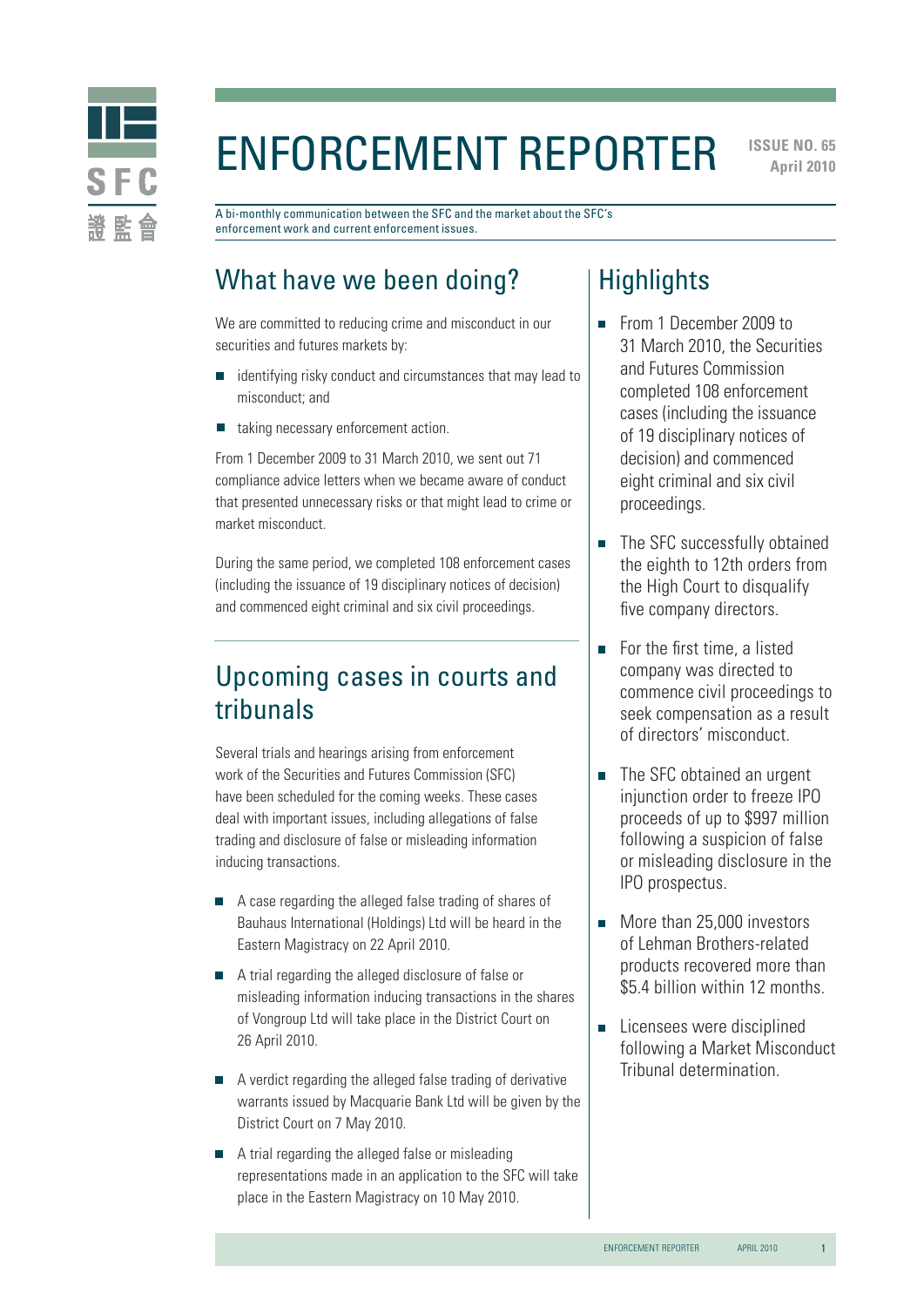- A pre-trial review regarding the alleged false trading of shares of Takson Holdings Ltd will take place in the Eastern Magistracy on 13 May 2010.
- A trial and a pre-trial review regarding the creation of an artificial price for dealings in the shares of IRICO Group Electronics Company Ltd by two defendants will take place in the Eastern Magistracy on 13 May 2010 and 8 July 2010 respectively.

For a complete list of upcoming prosecutions and related criminal hearings, please see "Upcoming Events and Calendar" on the SFC website.

### Breakthrough in investor protection

From time to time, we report the disqualification orders obtained by the SFC against listed company directors under section 214 of the Securities and Futures Ordinance (SFO). Recently, the SFC obtained orders in the High Court to disqualify five company directors, being the eighth to 12th directors disqualified for misconduct.

These disqualification orders involved directors of two listed companies, namely, Warderly International Holdings Ltd (Warderly) and Rontex International Holdings Ltd (Rontex) (now known as Siberian Mining Group Company Ltd).

These disqualification orders denote a breakthrough in investor protection as this is the first time:

- directors were disqualified for failing to ensure timely disclosure of material information to the company's shareholders (first in relation to the case of Warderly and then Rontex as the second case); and
- the SFC obtained an order in the High Court directing a listed company to commence civil proceedings to seek recovery of compensation for the loss and damage suffered by the company as a result of directors' misconduct (in relation to the case of Rontex).

The SFC directed that trading in the shares of Warderly be suspended in May 2007 and focussed on the events between July 2006 and April 2007 in its investigation. The SFC alleged that Warderly should have disclosed its substantially depleted financial position to the market for the following reasons:

- Legal proceedings against the company and its subsidiaries by banks and creditors to recover overdue loans were in place.  $\mathcal{C}$
- Warderly's operations were substantially disrupted by labour strikes in its Mainland factory.
- The company had appointed a financial adviser in respect of a proposed debt restructuring and re-organisation.
- A management committee had been appointed to solve Warderly's financial problems.
- An external firm of accountants had been appointed at the request of a bank loan syndicate and had reported on the company's deteriorating financial position.
- The company was forced to raise money by way of loans at penalty interest rates to stay afloat.

The SFC sought to disqualify six current and former directors of Warderly in 2009 (see Issue No. 64 of the Enforcement Reporter). The recent orders were made to disqualify Ms Yeung Ying Fong Ellen and Mr Lai Wing Chuen John, from being directors or being involved in the management of any corporation for five years without approval of the court. They both accepted that they had breached their duties to Warderly by failing to manage the company with appropriate care. Also, they had failed to ensure that the company complied with the disclosure requirements under the Rules Governing the Listing of Securities on The Stock Exchange of Hong Kong Ltd (SEHK).

In determining the length of the disqualification orders, the judge accepted the major concerns raised by the SFC: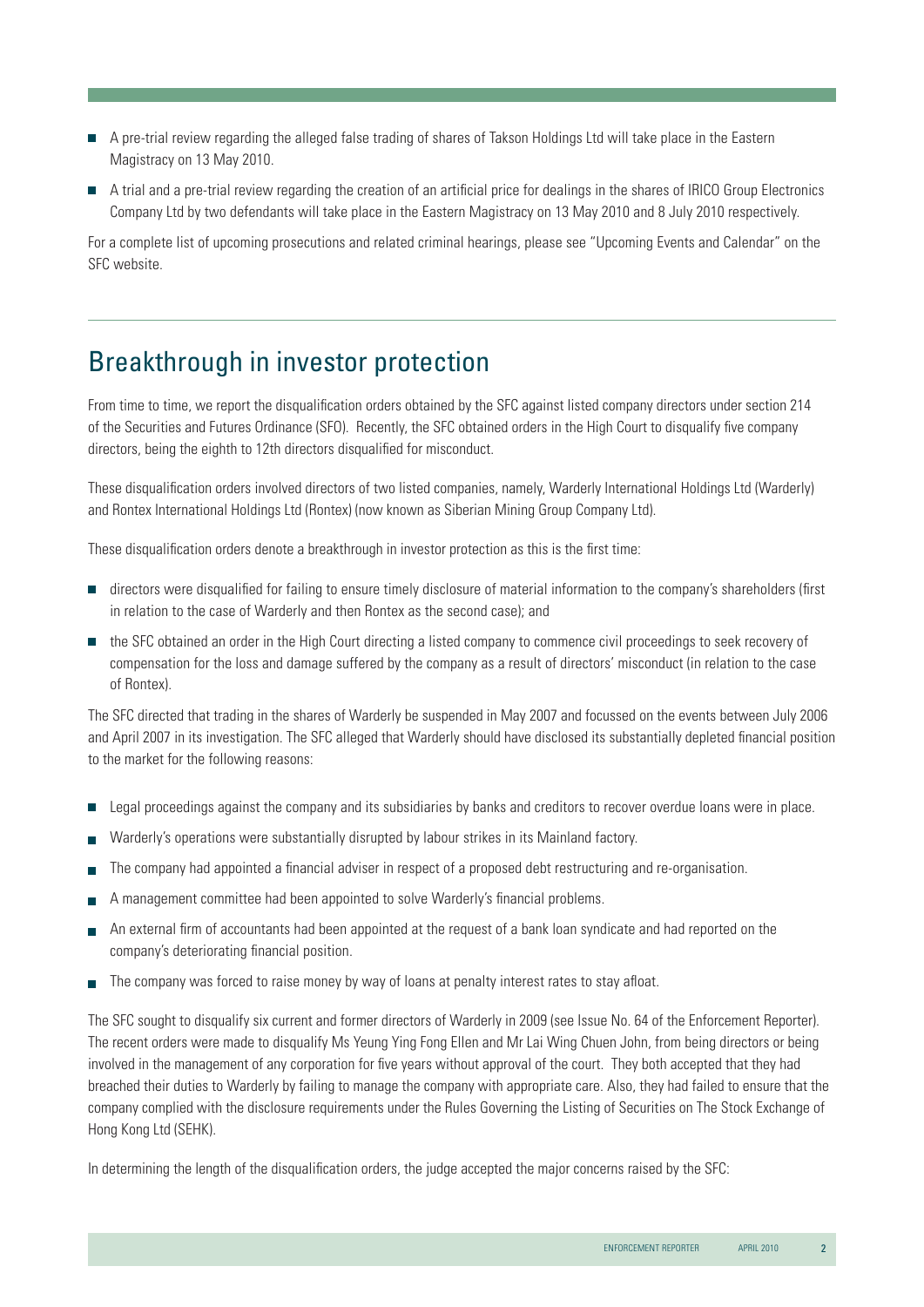- the failure to make disclosure related not to an isolated piece of price sensitive information, but a series of matters occurring within a short period of time; and
- $\blacksquare$  the failure to make timely disclosure of price sensitive information resulted in the shareholders not being given any opportunity to dispose of their shares and minimise their losses, etc.

The SFC is taking similar action against four other former directors of Warderly.

The SFC commenced proceedings in relation to Rontex in 2008 (see Issue No. 60 of the Enforcement Reporter).

The court found that the directors had:

- $\Box$  breached their fiduciary duty and/or duty of care owed to Rontex;
- failed to ensure that shareholders received all the information concerning the company that they might reasonably expect: and
- failed to exercise reasonable skill, care and diligence in entering into a number of imprudent transactions on behalf of Rontex.

The breaches centred on four investments entered into by Rontex or its subsidiaries between 2002 and 2005, resulting in losses and damages of about \$19 million.

Orders were granted to:

- disqualify three former executive directors. Mr Cheung Keng Ching and Ms Chou Mei were disqualified from being a company director or being involved in the management of any company for five years, without approval of the court, except for their own private company. Mr Lau Ka Man Kevin, who consented to the orders, was disqualified for a period of four years;
- direct Rontex to commence legal proceedings against the three directors within 60 days to seek recovery of compensation as a result of their misconduct; and
- **permit the company to use the SFC's evidence in bringing proceedings against the three directors, and require it to provide the** SFC with a quarterly report on the progress of the proceedings.

The above cases illustrate that directors have an obligation to ensure that the company reports material information to the investing public on a timely basis. Failure to do so destroys transparency, trust and confidence in the market. More actions are in train to ensure that the investing public will not continue to invest their hard-earned savings in companies that are financially unhealthy.

As explained in Issue No. 60, in commencing proceedings to seek compensation orders, the SFC does not seek to make directors personally responsible for financial losses that are incurred in good faith. Rather, the SFC focuses on cases where alleged misconduct and bad faith by directors have led to the loss of shareholders' funds. There is no reason why shareholders should pay for losses caused by directors' misconduct.

The SFC has just been informed that two of the directors are appealing the length of their disqualifications and also appealing the directions given by the court in relation to the conduct of the proceedings to be commenced by Rontex.

For further information, please see press releases dated 25 September 2008, 16 September 2009, 17 March 2010 and 18 March 2010, judgment dated 18 March 2010 (HCMP 1869/2008) and reasons for decision dated 9 April 2010 (HCMP 1742/2009) on the Judiciary's website.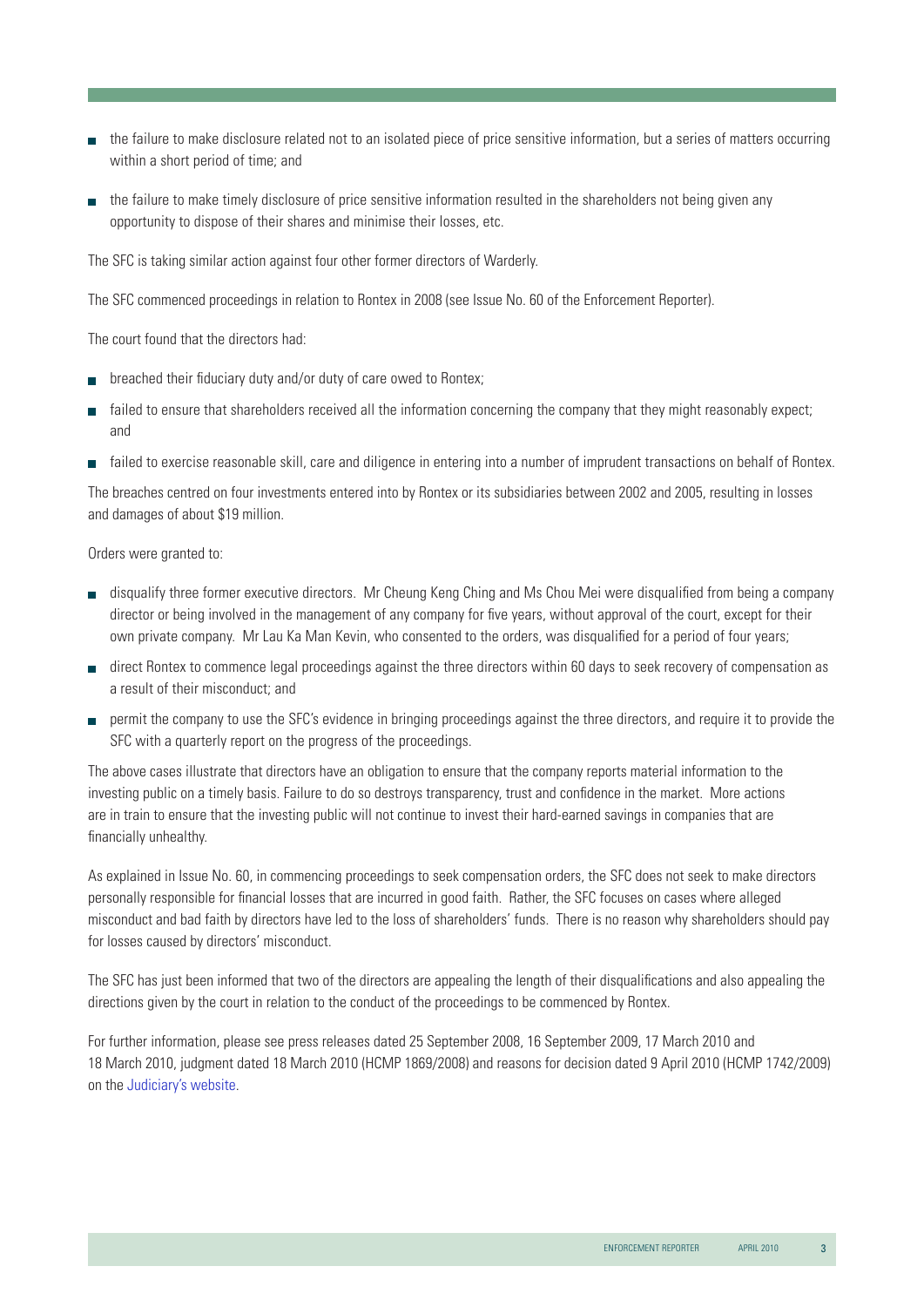# Injunction order obtained to freeze IPO proceeds

In Issue No. 64, we reported the latest development in relation to the SFC's exercise of power under section 213 of the SFO. The SFC continues to make full use of its civil powers.

Recently, the SFC has obtained an urgent interim order from the High Court to freeze up to \$997 million in assets of Hontex International Holdings Company Ltd (Hontex) and four of its wholly owned subsidiaries. The amount of assets frozen represents the net proceeds raised by Hontex in an initial public offer (IPO) in December 2009.

Hontex is alleged to have disclosed materially false or misleading information and materially overstated its financial position in its IPO prospectus, which was likely to have induced investors to subscribe for its shares.

The SFC has identified approximately \$832 million held in bank accounts of Hontex and its four subsidiaries in Hong Kong. The SFC is continuing to identify more assets up to the value of \$997 million and to investigate concerns about the false or misleading disclosure by Hontex.

The interim injunction will remain in force until further order. This prevents the dissipation of assets pending the conclusion of the SFC's investigation and ensures that there are sufficient assets to satisfy any restoration or compensation orders.

If the SFC is successful in establishing its allegations, it will seek orders to restore the funds raised in the IPO to eligible investors.

The SFC had also issued a direction to SEHK to suspend trading in the shares of Hontex in order to maintain a fair and orderly market and to protect investors.

For further information, please see press release dated 8 April 2010.

### Manipulators guilty of failing to answer SFC questions

In Issue No. 64, we reported a case in which four manipulators were jailed by the District Court for periods ranging from 26 months to 30 months. Two were also charged with the offence of failing to answer questions during the SFC investigation without reasonable excuse.

Section 183(1)(c) of the SFO requires a person under investigation or a person providing assistance to the SFC to answer any question relating to the matters under investigation that the investigator may raise. Any person who fails to give an answer "without reasonable excuse" commits an offence under section 184(1) of the SFO.

The two manipulators submitted that they relied on incorrect legal advice in refusing to answer questions raised by the investigator. A key issue was whether the reliance on legal advice constituted a "reasonable excuse." The prosecution submitted that a reasonable excuse is one that does not allow the person involved to defeat the legislative purpose, i.e., which does not allow the person relying on it to choose whether or not to comply with the relevant statutory duty.

On 9 February 2010, the court ruled in favour of the prosecution. The court stated that the offences were serious and that the objective of the legislation was to facilitate the SFC in carrying out its investigatory functions under the SFO.

The two manipulators, Mr Chan Chin Tat and Mr Chui Siu Fung, were found guilty of failing to answer questions during the SFC investigation, marking the first prosecution of its kind conducted in the District Court. Each was sentenced to a term of one-month imprisonment, to be served concurrently with their sentences for market manipulation.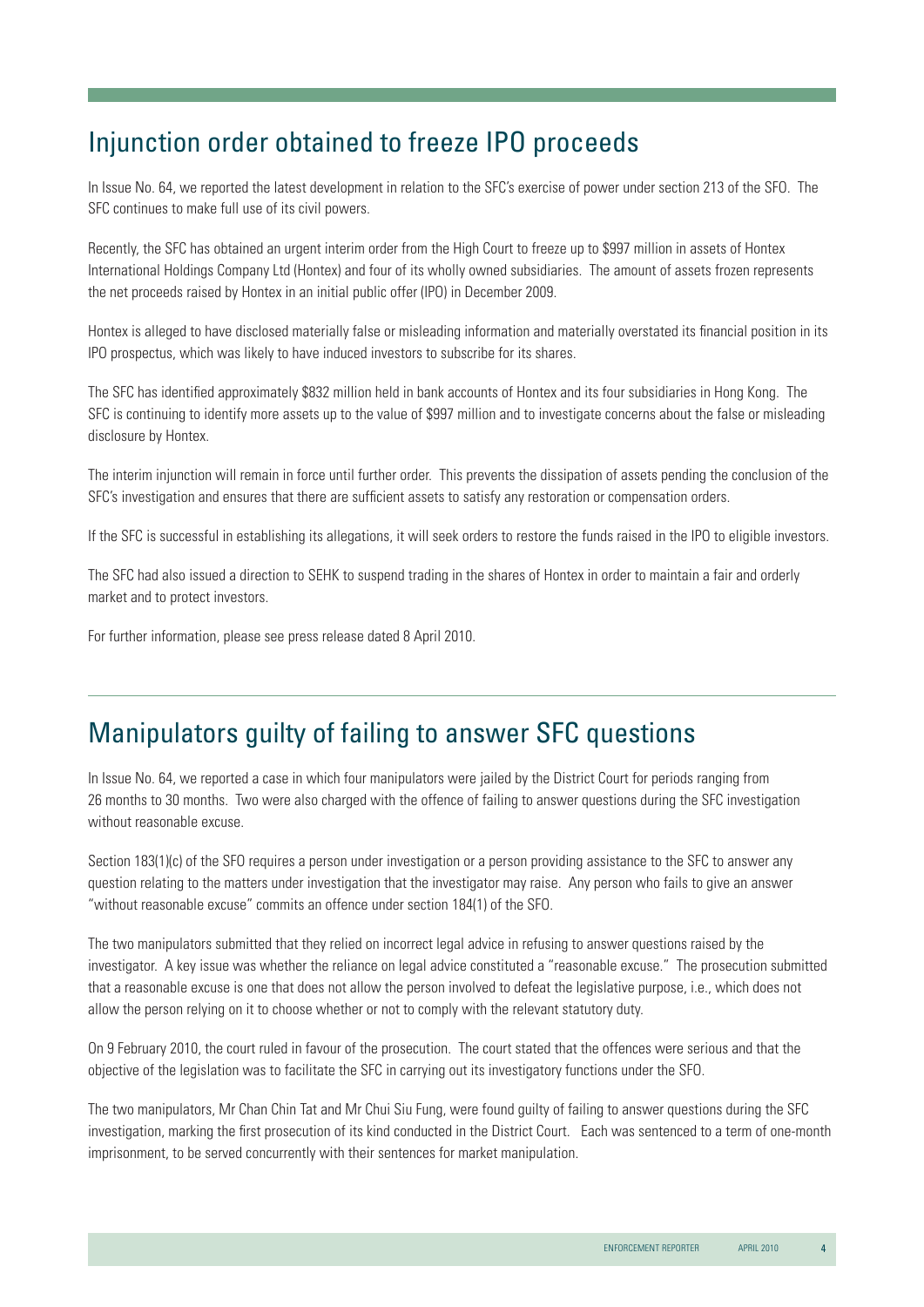For further information, please see press releases dated 1 November 2007, 10 July 2008, 7 August 2008, 13 November 2009, 26 November 2009 and 9 February 2010.

### More than 25,000 investors recovered \$5.4 billion over Lehman Brothers-related products

The SFC has entered into agreements with 19 distributors of Lehman Brothers (LB) Minibonds (Minibonds) and a non-distributor, and helped more than 25,000 investors of LB-related products recover more than \$5.4 billion within 12 months.

Following the agreements reached with Sun Hung Kai Investment Services Ltd (Sun Hung Kai), KGI Asia Ltd and 16 distributing banks of Minibonds, the SFC reached an agreement with Grand Cathay Securities (Hong Kong) Ltd (Grand Cathay) in December 2009, bringing an end to the SFC's investigations into all 19 distributors of Minibonds. The agreement was reached after the SFC took into account that Grand Cathay had made repurchase offers voluntarily to all its 37 clients totalling US\$3.93 million.

In January 2010, the SFC reached an agreement with Karl Thomson Investment Consultants Ltd (Karl Thomson), a non-distributor that purchased Minibonds and resold them at \$2.57 million to 11 clients. Karl Thomson made repurchase offers voluntarily to all its customers on the same terms as the 16 distributing banks.

Under the agreements reached with the SFC pursuant to section 201 of the SFO, both Grand Cathay and Karl Thomson agreed to (among other things):

- immediately implement special enhanced complaints handling procedures to resolve all complaints in relation to the sale and distribution of structured products other than Minibonds;
- engage an independent reviewer to review their systems and processes relating to the sale of structured products, to report to the SFC and to commit to the implementation of all recommendations; and
- set aside \$712,423 and \$38,454 respectively, being commission income earned from the sale of Minibonds, to be paid to the Hong Kong Securities Institute to meet the costs of a series of seminars and/or training programmes on the subject of compliance with the Code of Conduct for Persons Licensed by or Registered with the SFC regarding the sale of investment products to retail investors.

Both Grand Cathay and Karl Thomson had fully co-operated with the SFC's investigations and taken the initiative to replicate the resolutions secured by the SFC with other Minibond distributors.

As for other structured products, the SFC and the Hong Kong Monetary Authority (HKMA) reached a resolution with Dah Sing Bank Ltd (Dah Sing) and Mevas Bank Ltd (Mevas) concerning their sale of certain Equity Index-linked Fixed Coupon Principal Protected Notes issued by LB. The two banks agreed to repurchase the notes from eligible customers at 80% of the principal amount invested.

As part of the agreement reached among the SFC, the HKMA and 16 distributing banks on 22 July 2009, the SFC required banks to adopt an enhanced complaints handling procedure to encourage banks to resolve complaints from customers who purchased structured investment products other than Minibonds. The recent repurchase offers made by Dah Sing and Mevas arose as a result of the enhanced complaints handling procedure. The SFC is pleased to see the procedure bringing positive results for customers.

By adopting a top-down investigation approach, the SFC has been able to resolve the largest number of complaints in the shortest period and, where it is appropriate, to ensure that the agreements reached provide reasonable remediation for customers and help restore investor confidence.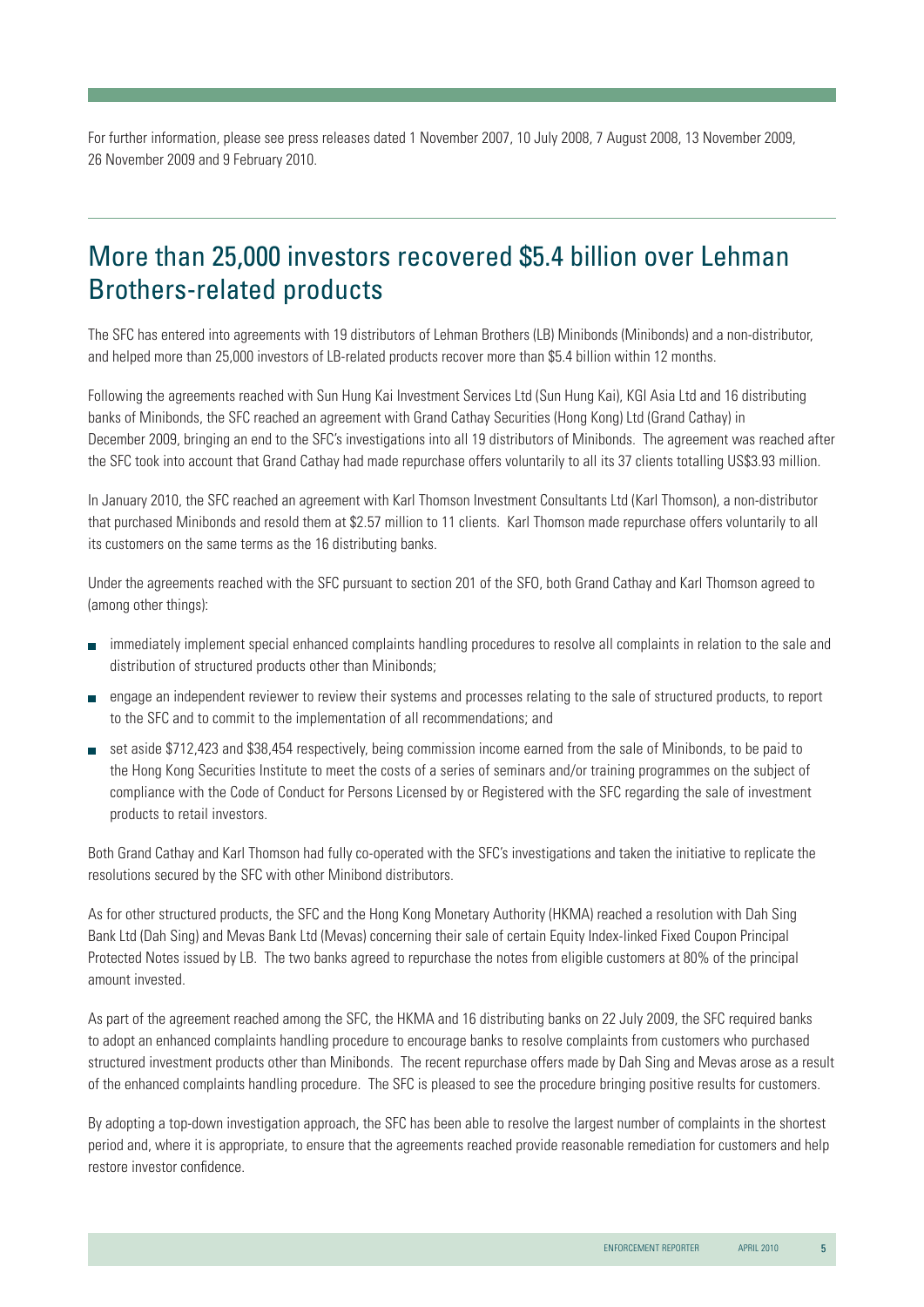The SFC's investigations into the sale of other LB-related structured products are continuing.

For further details, please see press releases dated 22 January 2009, 5 April 2009, 2 July 2009, 22 July 2009, 17 December 2009, 23 December 2009 and 13 January 2010.

### Action against manipulative conduct continues

The SFC continues to take appropriate action against misconduct that is harmful to the market and the investing public.

#### **Action taken following Market Misconduct Tribunal's determination**

We reported in Issue No. 62 that the Market Misconduct Tribunal (MMT) determined four persons were culpable of market misconduct in relation to dealing in the shares of QPL International Holdings Ltd.

The MMT found that:

- Mr Chau Chin Hung (Chau), acting as a director and responsible officer of Sun Hung Kai, had engaged in false trading and price rigging by placing a significant number of bid orders over a period of five weeks. The bid orders were never executed, and were generally immediately cancelled, reduced in size, cancelled later on the same day and re-issued at the same price shortly thereafter;
- Ms Cheung Sau Lin Connie (Cheung), acting as an employee or agent of Sun Hung Kai, had assisted Chau to engage in the market misconduct; and
- Sun Hung Kai was vicariously liable for the misconduct of Cheung, and that the misconduct of Chau was attributable to Sun Hung Kai due to his capacity, etc.

The MMT ordered, among other things, that the SFC be recommended to take disciplinary actions against Chau, Cheung and Sun Hung Kai, because persons licensed with the SFC had been found culpable of market misconduct.

Following the MMT's determination, the SFC:

- publicly reprimanded Chau, fined him \$2 million and prohibited him for life from re-entering the industry. The SFC took into account that he abused his senior position at Sun Hung Kai by procuring the assistance of Cheung to conduct unlawful activities;
- suspended the licence of Cheung for three years; and
- publicly reprimanded Sun Hung Kai and fined it \$4 million for internal control failures. Although Sun Hung Kai had policies to segregate proprietary trading from client trading, Chau was given authority to conduct both types of trading. Thus Chau could place the bid orders through the account of an associated company of Sun Hung Kai.

For further information, please see the MMT's reports dated 22 January 2009 and 25 February 2009, and press releases dated 12 October 2009, 17 December 2009 and 28 January 2010.

#### **Licensee disciplined for failing to recognise suspicious trades**

In a disciplinary case, Ms Keung Yat Fai Janice was suspended by the SFC for 10 weeks for merely acting as a middleman in passing a client's orders for execution and failing to take reasonable steps to ensure that her client's trading activities were genuine and were not abusing market integrity.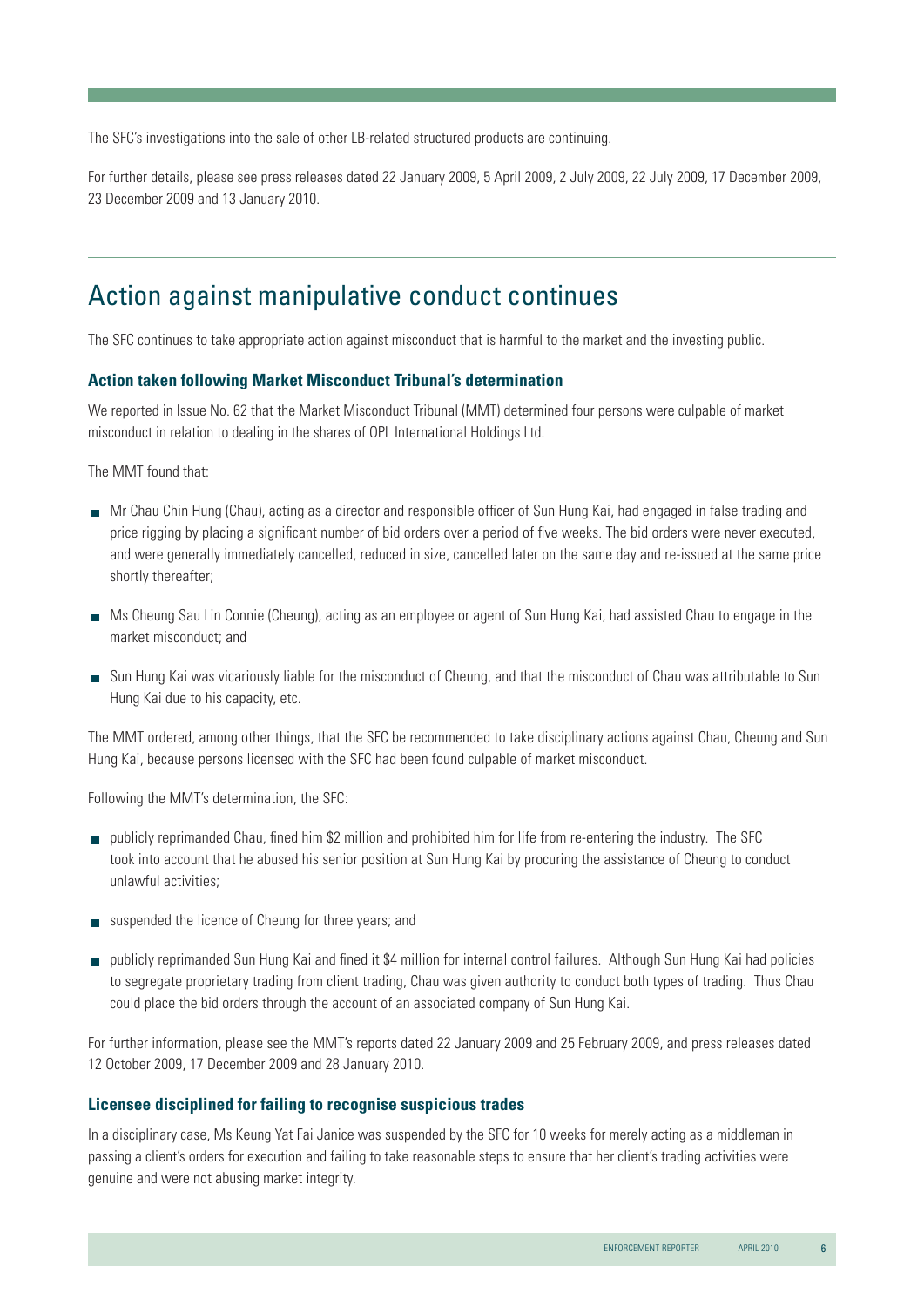The client was given a two-month jail sentence (suspended for 12 months) following her guilty plea to manipulating two derivative warrants during three closing auction sessions.

Keung's failures had apparently put her employer at risk of being used as a means for illegal misconduct.

For further details, please see press releases dated 27 August 2009 and 21 December 2009.

#### **Arrest warrant issued for suspected manipulator**

Recently, the SFC commenced criminal proceedings against three persons in relation to allegations of market manipulation under section 295 of the SFO and fraud under section 300 of the SFO.

The SFC alleged that between 1 and 3 April 2008:

- the three defendants manipulated the shares of IRICO Group Electronics Company Ltd (IRICO); and
- one of the defendants also defrauded two unauthorised investment funds by acquiring the shares of IRICO and Catic International Holdings Ltd (Catic) on behalf of the funds, which he managed at that time. The share price of IRICO had been inflated following the alleged manipulation and the shares of IRICO and Catic allegedly were owned also by that defendant.

The transactions executed on behalf of the funds might have been contrary to the interests of investors.

On 4 February 2010, the defendant who had allegedly defrauded the funds did not appear at the Eastern Magistracy and might have left Hong Kong. Upon the SFC's application, the Eastern Magistracy issued an arrest warrant. The other two defendants pleaded not guilty.

For further details, please see press release dated 4 February 2010.

# Stay vigilant …

Recent events show that one should stay vigilant to prevent themselves from facilitating illegal activities.

#### **Licensee let boiler room share office premises**

The SFC found that Fukoku Investment (Asia) Ltd (Fukoku), a licensed corporation, had failed to detect and stop Peninsula Capital Ltd (PCL), an unlicensed entity, from operating what appeared to be boiler room activities at its office premises, and provided it with administrative support between April and October 2008. In return, Fukoku received "finder's fees" totalling \$152,035 from three US companies backing PCL. Mr Wong Kin Man Anthony (Wong), Fukoku's responsible officer, agreed to let PCL's staff operate from Fukoku's office premises.

Following an investigation, the SFC:

- **F** reprimanded Fukoku and fined it \$2 million; and
- revoked the approval granted to Wong to act as a responsible officer and suspended his licence for two years.

PCL's operations resembled a boiler room scam in that it:

set up an office in Hong Kong that targeted overseas investors;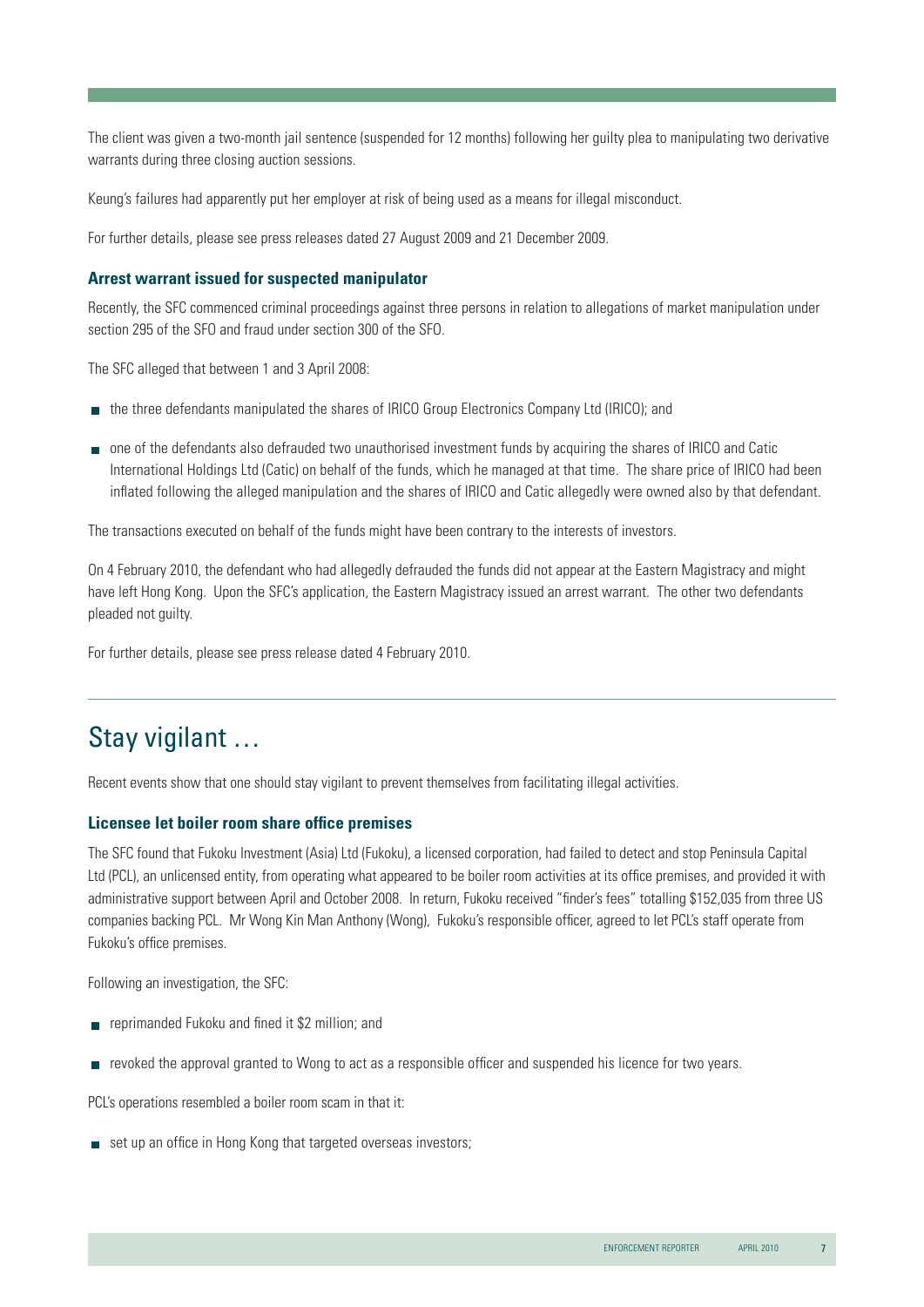- promoted on the internet three over-the-counter US stocks, which were thinly traded and had a value close to zero; and
- used Fukoku as a front to give its operations a semblance of legitimacy.

PCL has ceased operations in Hong Kong and its operators have disappeared. On 17 March 2009, the SFC added PCL to its Alert List and warned investors of a possible scam.

Boiler room scams are international scandals and they can damage Hong Kong's reputation as an international financial centre. The SFC's actions show that there is no place for this kind of misconduct.

For further information, please see press release dated 25 February 2010.

#### **Person convicted of dealing in proceeds of crimes**

Mr Jerome Herzberg was convicted of dealing with proceeds of an indictable offence, contrary to section 52(1) of the Organized and Serious Crimes Ordinance (Cap. 455). Following an application for review, the sentence of the District Court was quashed by the High Court and was increased to an imprisonment term of five years and six months.

Investors, who were based in England, were induced to purchase shares and then transfer monies into bank accounts in Hong Kong. None of the companies selling the shares in England were registered with the Financial Services Authority (FSA) of the United Kingdom to market or sell shares. The shares were those in companies in the US but, unknown to the investors, subject to significant restrictions in respect of resale.

The bank accounts in Hong Kong were opened and operated by Mr Herzberg.

One of the bank accounts was suspended following a customer's complaint. Mr Herzberg was informed by the bank that there had been claims of fraud made against the corporate entity selling the shares and that an investor alert had been issued by the FSA and the SFC. Mr Herzberg agreed to repay monies paid into the account by the complainant.

Notwithstanding those circumstances, not only did Mr Herzberg continue to operate the other bank accounts but also opened a new account.

In applying for the review, the Department of Justice (among other things) submitted that the District Court failed to take into account as an aggravating factor that Mr Herzberg knew the monies deposited into the accounts he opened were possibly proceeds of serious crimes after being informed by the bank of complaints of fraud against the unlicensed company and that investor alerts had been issued by the regulatory authorities.

Prior to the warning, \$683 million had been remitted to the bank accounts opened by Mr Herzberg over a period of 21 months. Following the warning, no less than \$228 million had been deposited into the accounts in about eight months.

In reviewing the sentence, the High Court held that, *"Given the scale and duration of [Mr Herzberg's] misconduct …, the resolute*  nature with which he continued to receive and return remittances in the face of specific clear warnings as to the underlying nature of the remittances and the obvious jeopardy ensuing to the reputation for integrity of the Hong Kong financial system, it is clear that *a deterrent sentence was required."*

In dealing with funds, people should watch out for warning signs (e.g. investor alerts issued by regulatory authorities including the SFC) and make pointed enquiries of their clients (e.g. regarding the source of funds). Those who have been put on notice that funds are possible proceeds of crime, say because an alert has been issued by a regulator, should refuse to deal with them, thus avoiding taking part in any laundering process.

For further information, please refer to the judgment of the Secretary for Justice vs Jerome Yuval Arnold Herzberg dated 14 December 2009 (CAAR8/2008) on the Judiciary's website.